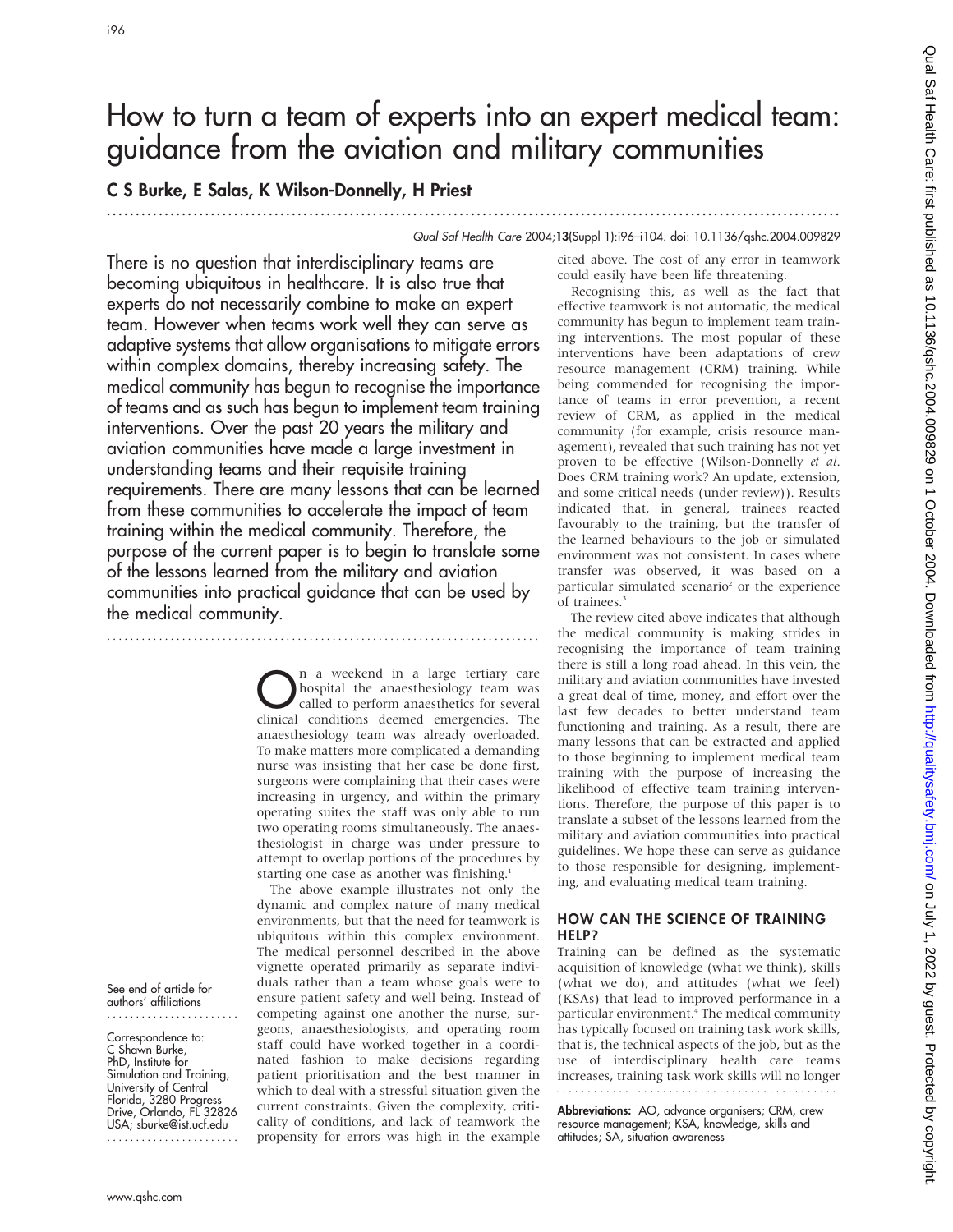## Key messages

- $\bullet$  A team of experts does not make an expert team.<sup>5</sup>
- There is much known about the design, implementation, and evaluation of team training that the medical community can leverage.
- The creation and maintenance of expert teams takes planning and preparation—you must invest.
- Factors before, during, and after training may impact the effectiveness of team training.
- Expert teams have been trained in both task work and teamwork skills.
- $\bullet$  Tools exist to assist in the creation, implementation, and evaluation of team training.
- N Teams are complex and there is still much to learn.

be sufficient. There is currently over two decades of research evidence coming primarily out of the military and aviation communities which suggests that while task work skills provide the foundation for effective team performance they are a necessary, but not sufficient condition … teamwork skills are also needed.<sup>6-9</sup> In this work, task work skills are those skills that members must understand and acquire for individual task performance, while teamwork skills are the cognitive, behavioural, and attitudinal actions that members need to function effectively as part of an interdependent team<sup>10</sup>

Team training provides trainees with the necessary competencies at both the individual and team levels to complete their assigned tasks safely and effectively.<sup>11</sup> At the individual level, team members must possess the KSAs needed to perform their specific task roles within the framework of the team. These individual competencies are incorporated into an interdependent, coordinated unit at the team level. In an effort to aid those responsible for developing team training, Salas and colleagues<sup>12 13</sup> reviewed over 20 years of research and devised a heuristic framework to help conceptualise the basic components of team training (figure 1). This heuristic depicts team training as a set of interventions that are designed and developed with four main elements: a set of tools, delivery methods, instructional strategies, and content.

Tools—for example, team task analysis,<sup>14</sup> feedback strategies, task simulation (Salas et al. Improving patient safety through simulation based training: what does it take? (unpublished work))—are used to diagnose, assess, and remediate team performance before, during, and after training. Based on the information gathered through the tools, team training objectives are created and the KSAs needed to complete each objective are identified. This information drives the type of methods used to deliver the training. The three most common methods used to present material to trainees are information based (for example, lecture), demonstration based (for example, behavioural modelling), and guided practice (for example, role play, hands on practice, simulation). These methods come together to create a team training strategy. It should be noted that while there are several team training strategies the medical community has adopted only one—CRM. Table 1 illustrates additional proven strategies.<sup>12</sup> <sup>15</sup>

While figure 1 depicts how tools, methods, and content combine to yield team based instructional strategies, it does not provide direct practical guidance on how to design, implement, and evaluate team training. The next section offers some practical guidance.



Figure 1 Anatomy of team training.<sup>13</sup>

## PRACTICAL GUIDANCE

It has recently been suggested that it is not enough to use a systematic approach to design training, attention also needs to be paid to factors outside the training that may impact its effectiveness.<sup>26</sup> <sup>27</sup> With this in mind, the practical guidance that follows is organised around three themes: (a) setting the stage/pre-team training factors, (b) design/implementation, and (c) post team training factors. The guidelines presented here are those where we have evidence that applying such guidance will lead to a more effective team training programme (table 2).

#### Setting the stage

## Guideline 1: the design and development of team training must be guided by the results of a team task analysis

The foundation of effective team training programmes lies within the a priori determination of the KSAs needed for effective performance on the job in question.<sup>28</sup> One of the most common and theoretically grounded methods for determining the requisite KSAs is task analysis. While a variety of methods have been developed for analysing team tasks most do not typically capture the requisite cues, conditions, and standards that provide the basis for team tasks.<sup>28 29</sup> For example, researchers have found that indices of importance and task criticality used for individual tasks do not translate well for team tasks.<sup>30</sup> In light of this need, several researchers have been working over the past decade to develop and refine a procedure known as team task analysis.<sup>13 30–32</sup> This procedure not only allows researchers and practitioners to identify the operational skills—that is, task work—needed within team tasks, but also identifies the skills needed for smooth coordination among team members—that is, teamwork. Finally, this procedure provides a mechanism by which training objectives can be linked to the KSAs needed to complete the team tasks in question.

The implementation of a team based task analysis is important, for without one, organisations run the risk of only training one of the two skill sets that empirical research has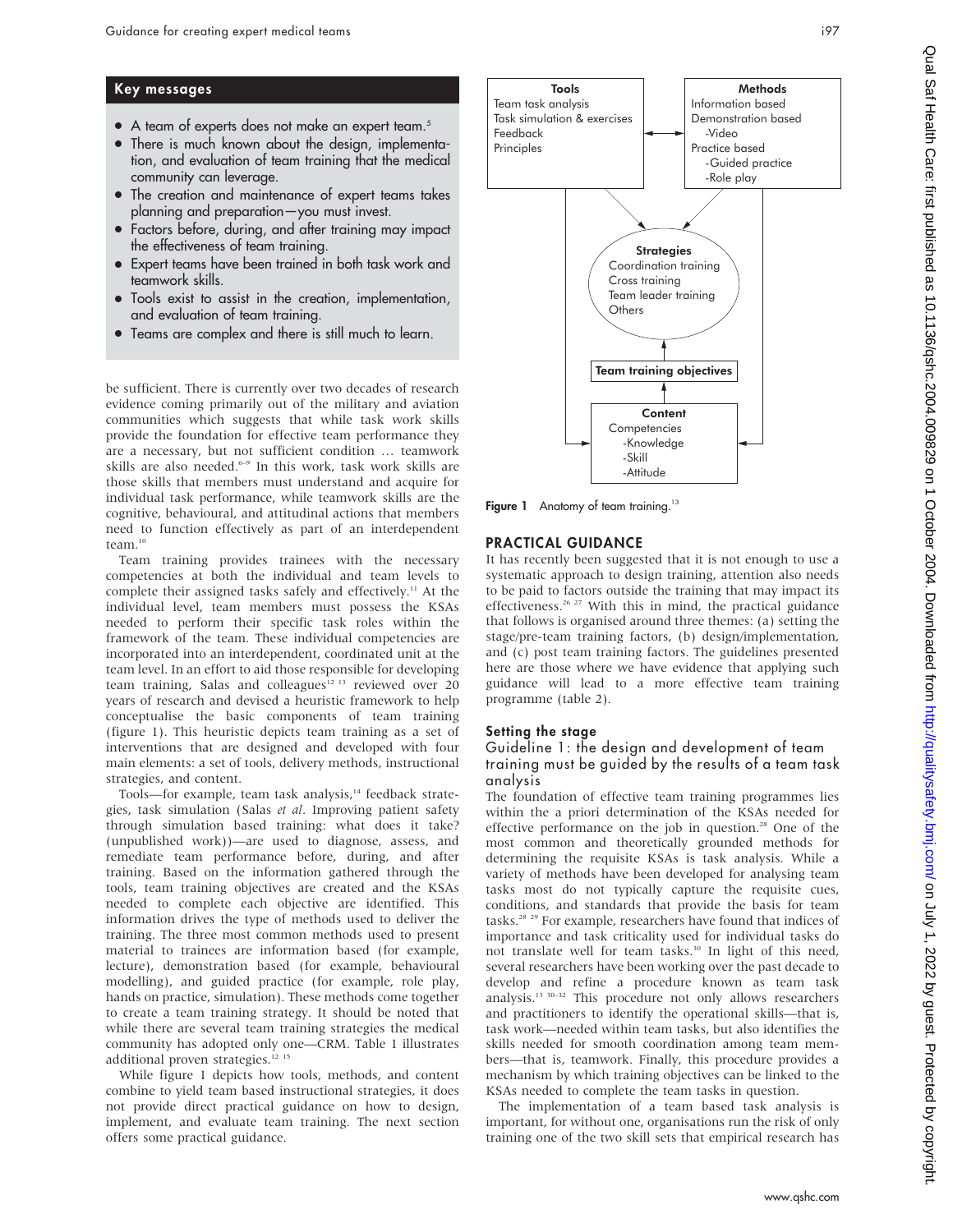| Cross training <sup>16</sup><br>Team mates develop an understanding for the tasks, duties and responsibilities of coworkers; strategy targets team members<br>interpositional knowledge and shared mental models for development; increases team coordination and reduces process loss<br>Also known as CRM; focuses on teaching team members about basic process underlying teamwork; strategy widely applied in<br>Team coordination training* <sup>17</sup><br>aviation, medical, and military communities; targets mutual performance monitoring and back up behaviour<br>Team members are taught techniques for monitoring and then categorising their own behaviours as to the degree of its<br>Team self correction<br>training <sup>18 19</sup><br>effectiveness; this process generates instructive feedback so that team members can review performance episodes and correct<br>deficiencies; additional KSAs targeted initiative, communication<br>Team building <sup>20</sup><br>Targets role clarification, goal setting, problem solving, or interpersonal relations for improvement. However, recent meta-<br>analytic evidence suggests team building only increases performance when targeting subjective criteria such as role clarification |
|----------------------------------------------------------------------------------------------------------------------------------------------------------------------------------------------------------------------------------------------------------------------------------------------------------------------------------------------------------------------------------------------------------------------------------------------------------------------------------------------------------------------------------------------------------------------------------------------------------------------------------------------------------------------------------------------------------------------------------------------------------------------------------------------------------------------------------------------------------------------------------------------------------------------------------------------------------------------------------------------------------------------------------------------------------------------------------------------------------------------------------------------------------------------------------------------------------------------------------------------------------------|
|                                                                                                                                                                                                                                                                                                                                                                                                                                                                                                                                                                                                                                                                                                                                                                                                                                                                                                                                                                                                                                                                                                                                                                                                                                                                |
|                                                                                                                                                                                                                                                                                                                                                                                                                                                                                                                                                                                                                                                                                                                                                                                                                                                                                                                                                                                                                                                                                                                                                                                                                                                                |
|                                                                                                                                                                                                                                                                                                                                                                                                                                                                                                                                                                                                                                                                                                                                                                                                                                                                                                                                                                                                                                                                                                                                                                                                                                                                |
|                                                                                                                                                                                                                                                                                                                                                                                                                                                                                                                                                                                                                                                                                                                                                                                                                                                                                                                                                                                                                                                                                                                                                                                                                                                                |
| Utilises behavioural modelling techniques to demonstrate both assertive and non-assertive behaviours; provides multiple practice<br>Assertiveness training <sup>21</sup><br>and feedback opportunities for trainees                                                                                                                                                                                                                                                                                                                                                                                                                                                                                                                                                                                                                                                                                                                                                                                                                                                                                                                                                                                                                                            |
| Metacognition training $t^{22}$<br>Targets trainee's executive monitoring and self regulatory cognitive processes for development; training develops metacognitive<br>skills which serve to regulate cognitive abilities such as inductive and deductive reasoning                                                                                                                                                                                                                                                                                                                                                                                                                                                                                                                                                                                                                                                                                                                                                                                                                                                                                                                                                                                             |
| Stress exposure training <sup>23</sup> 24<br>Targets trainee knowledge of both potential stressors and coping strategies; develops trainee insight into the link between<br>stressors, perceived stress, and individual affect and performance                                                                                                                                                                                                                                                                                                                                                                                                                                                                                                                                                                                                                                                                                                                                                                                                                                                                                                                                                                                                                 |

CRM, crew resource management ; KSA, knowledge, skills and attitudes.

identified as being required for effective team performance. This state of affairs is evident within the medical community as well as several other communities. For example, a recent review of ''team'' training programmes within the medical community found that such programmes often teach task work skills without acknowledging teamwork skills (Wilson-Donnelly et al, Does CRM training work? An update, extension, and some critical needs (under review)).

Despite the argued importance of using team based task analysis there remains a lack of prescriptive integrated guidance pertaining to its implementation. In an effort to remedy this state of affairs, researchers<sup>14</sup> extracted a series of steps practitioners can use in conducting a team task analysis (table 3).

As team task analysis is a general technique whose foundation lies within a long history of individual task analysis procedures, it can be applied to a variety of domains and can be readily implemented with minimal modification to the medical community.

#### Guideline 2: when training time is scarce, prepractice tools can be used to maximise the impact of training

Recently, it has been argued that a number of factors prior to the actual training and practice session(s) can impact the utility of practice opportunities during training.15 As training time is often limited, training developers should not neglect the impact that tools, such as: attentional advice, preparatory information, advance organisers (for example, outlines, diagrams, graphic organisers), and pre-practice briefs may have on maximising practice opportunities. Each of the above pre-practice tools have been argued to maximise practice time, allowing trainees to learn more in shorter amounts of time, by aiding trainees in identifying critical aspects of training. Attentional advice directs trainee attention towards particular factors in the practice environment thereby improving the utility of practice.<sup>34 35</sup> For example, in teaching medical teams how to assess and perform initial treatment on trauma alert cases attentional advice may be given prior to using a simulation in terms of those aspects that are the most difficult or important.

Preparatory information serves a similar function in that it can be used prior to practice to set trainee expectations about the events likely to occur and their consequences. The use of information of this type has effectively been used within the medical community to reduce anxiety and reactions to stress and is now extending to other domains.<sup>23 24</sup> Although the exact content contained within preparatory information may differ according to domain, it tends to focus on an explanation of the physiological reactions that are likely to

| <b>Themes</b>         | <b>Description</b>                                                                                          |
|-----------------------|-------------------------------------------------------------------------------------------------------------|
| Setting the stage     |                                                                                                             |
| Guideline 1           | The design and development of team training must be guided by the results of a team task<br>analysis.       |
| Guideline 2           | When training time is scarce, pre-practice tools can be used to maximise the impact of<br>training.         |
| Guideline 3           | Ensure latent organisational messages about the importance of team training match those that<br>are spoken. |
| Design/implementation |                                                                                                             |
| Guideline 4           | Team training must emphasise key teamwork components.                                                       |
| Guideline 5           | Design team training to facilitate shared understanding among team members.                                 |
| Guideline 6           | Ensure team training facilitates adaptive behaviours.                                                       |
| Guideline 7           | Team training must promote attitudes and behaviours that are indicative of a learning climate.              |
| Guideline 8           | Ensure team members apply closed loop communication.                                                        |
| Guideline 9           | Design team training to create systematic opportunities for practice of requisite team<br>competencies.     |
| Post training         |                                                                                                             |
| Guideline 10          | Evaluate team training and collect a variety of evidence as its impact.                                     |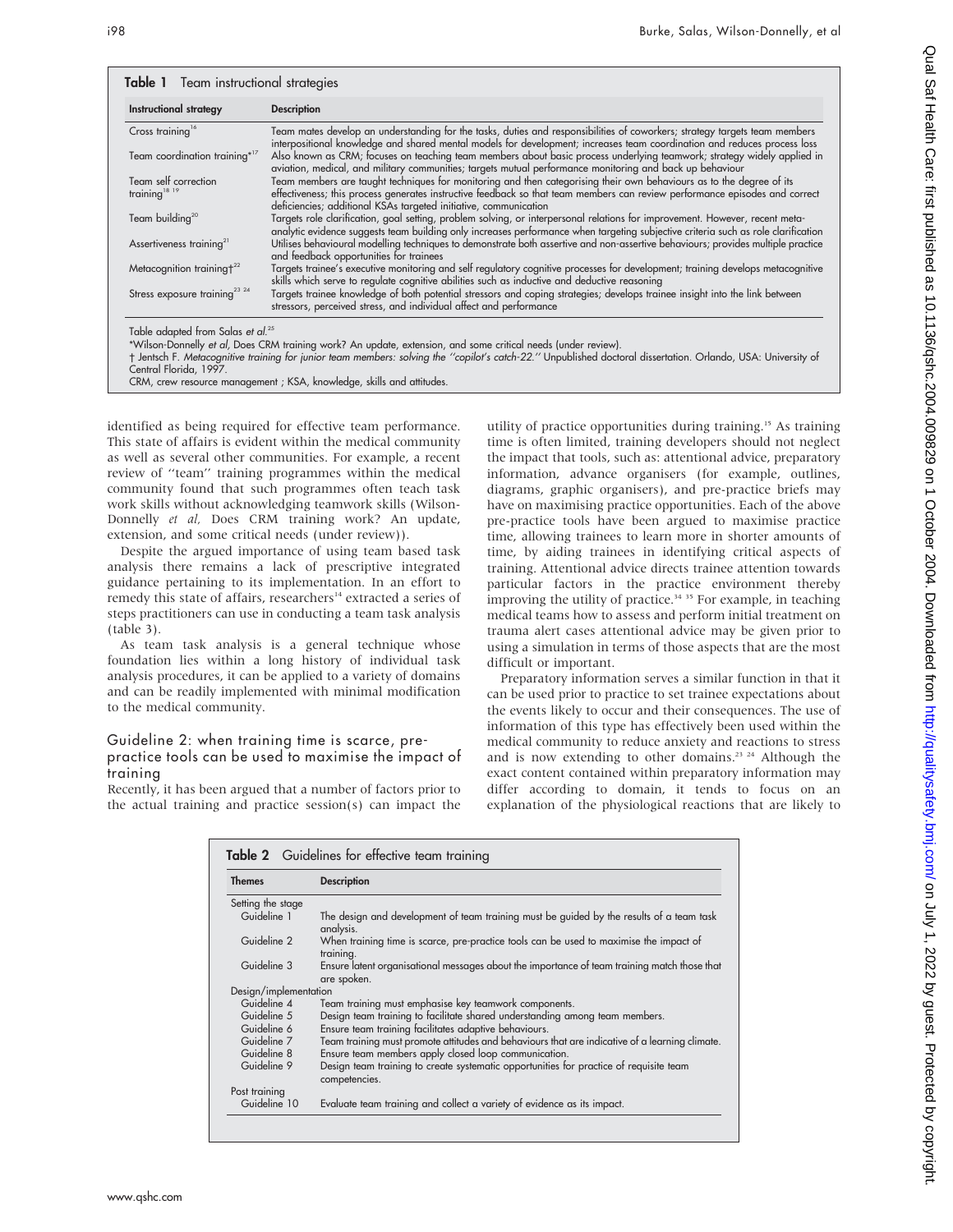| <b>Steps</b>                                           | <b>Tasks</b>                                                                                                                                                                                                                                                                                                                                                                                                                                                                                                                                                                                                                                                                       |  |
|--------------------------------------------------------|------------------------------------------------------------------------------------------------------------------------------------------------------------------------------------------------------------------------------------------------------------------------------------------------------------------------------------------------------------------------------------------------------------------------------------------------------------------------------------------------------------------------------------------------------------------------------------------------------------------------------------------------------------------------------------|--|
| (1) Conduct a requirements analysis                    | Define target job by creating a narrative describing the duties and conditions under which the job is to be<br>performed<br>Identify knowledge elicitation procedures to be used to gather information during team task analysis (see<br>Burke <sup>14</sup><br>Develop protocol for conducting task analysis<br>Identify subject matter experts; number and type dependent on stage of analysis and resources                                                                                                                                                                                                                                                                     |  |
| (2) Identify tasks that comprise target job            | Review source documents and conduct interviews with SMEs to identify full range of tasks conducted on job<br>Write task statements for each task; statement should: (a) be direct and avoid long sentences, (b) begin with a<br>verb that describes the type of work to be accomplished, and (c) describe what the worker does, how it is<br>done, to whom it is done, and why it is done. <sup>33</sup>                                                                                                                                                                                                                                                                           |  |
| (3) Identify teamwork taxonomy                         | Define what you mean by teamwork by selecting a taxonomy; will serve as foundation for coordination<br>analysis which determines which tasks related to task work and teamwork, respectively                                                                                                                                                                                                                                                                                                                                                                                                                                                                                       |  |
| (4) Conduct coordination analysis                      | Choose method; most common are surveys; use team taxonomy identified in step (3) as a framework to ask<br>SMEs the extent to which each of the a priori identified tasks require each teamwork behaviours (as seen in<br>taxonomy), as well as an overall assessment of teamwork.<br>Subject information to techniques such as cluster analysis to identify task clusters based on coordination<br>demand.<br>Ensure SMEs during this phase are comprised of job incumbents and/or supervisors                                                                                                                                                                                     |  |
| (5) Determine relevant teamwork and task<br>work tasks | Take list of tasks, both task work and teamwork, gathered to this point and determine which tasks are most<br>relevant; to gather this information questionnaires are typically given to SMEs who perform the job<br>On the left hand side of this questionnaire would be the tasks that have been identified as comprising the job.<br>Each task is then rated according to the indices chosen (task work-importance to train, task frequency, task<br>difficulty, difficulty of learning, importance to job) (teamwork-task importance was best predicted by a<br>composite measure that included task criticality augmented with ratings of importance to train). <sup>21</sup> |  |

occur regarding the stressful event. Preparatory information typically addresses how the person is likely to feel, describes the events that are likely to occur, and how to mitigate these undesirable consequences.<sup>23</sup>

Advance organisers (AO) are another pre-practice tool that helps trainees develop a basic structure—that is, their expectations—for the information that is to be provided during training. This, in turn, aids in the internalisation of information learned, easing the integration of new knowledge with existing knowledge. Advanced organisers come in many forms and researchers have offered guidance in terms of the steps required to develop these tools. Steps include:

- (1) inform trainees of advance organiser purpose,
- (2) identify topics of tasks,
- (3) provide organising framework,
- (4) clarify action to be taken,
- (5) provide background information,
- (6) state concepts to be learned,
- (7) clarify concepts,
- (8) introduce vocabulary, and
- (9) state the general outcome/goal desired.36

Advanced organisers within the medical community have been shown to be effective<sup>37</sup> and may come in the form of course outlines or graphical/pictorial diagrams handed out prior to training which illustrate key components to be included in training. In keeping with the earlier trauma example, an AO might be a graphical representation related to the cascading symptoms which indicate such a call.

In addition to assisting individual performance in training these AOs have also been argued to facilitate team training in that they provide a foundation for the shared knowledge that drives teamwork and the requisite coordination requirements. For example, pre-practice briefs can be used prior to training to clarify team performance expectations and set

team member roles and responsibilities prior to practice. In turn, this serves to develop shared knowledge and increase coordination. Such briefs are commonly used within the aviation, military, and medical communities, but often not in a training environment.<sup>38</sup> <sup>39</sup>

### Guideline 3: ensure latent organisational messages about the importance of team training match those that are spoken

Organisations spend up to \$100 billion on training and development, but less than 10% of these expenditures actually result in a positive training experience where skills are transferred back on the job.<sup>40</sup> Research has shown that characteristics of the work environment such as supervisor and peer support and opportunities to practice skills back on the job impact the effectiveness of training.<sup>41-43</sup> Messages sent by the organisation and supervisor regarding the importance of training have an impact. For example, research indicates that leaders can significantly influence the effectiveness of training (that is, the likelihood of transfer back to job) simply through informal reinforcement of trained behaviours.<sup>32</sup> Research has shown that teams containing a leader that was perceived as being supportive exhibited 42–52% more behaviours consistent with the trained skill than those with non-supportive leaders.<sup>43</sup>

In addition, how the organisation frames the training experience in terms of attendance policies, where training is placed (within the broader curriculum), and how behaviour learned in training is promoted back on the job all speak to the organisation's view of training's importance. For example, evidence indicates that when training is framed as remedial it reduces trainee motivation and learning; while framing it as advanced contributes positively to motivation and learning.<sup>44 45</sup> In addition, attendance policies (that is, voluntary  $\nu$  mandatory) are also believed to influence the outcomes of training such that the outcome is better when attendance is framed as voluntary.<sup>46</sup>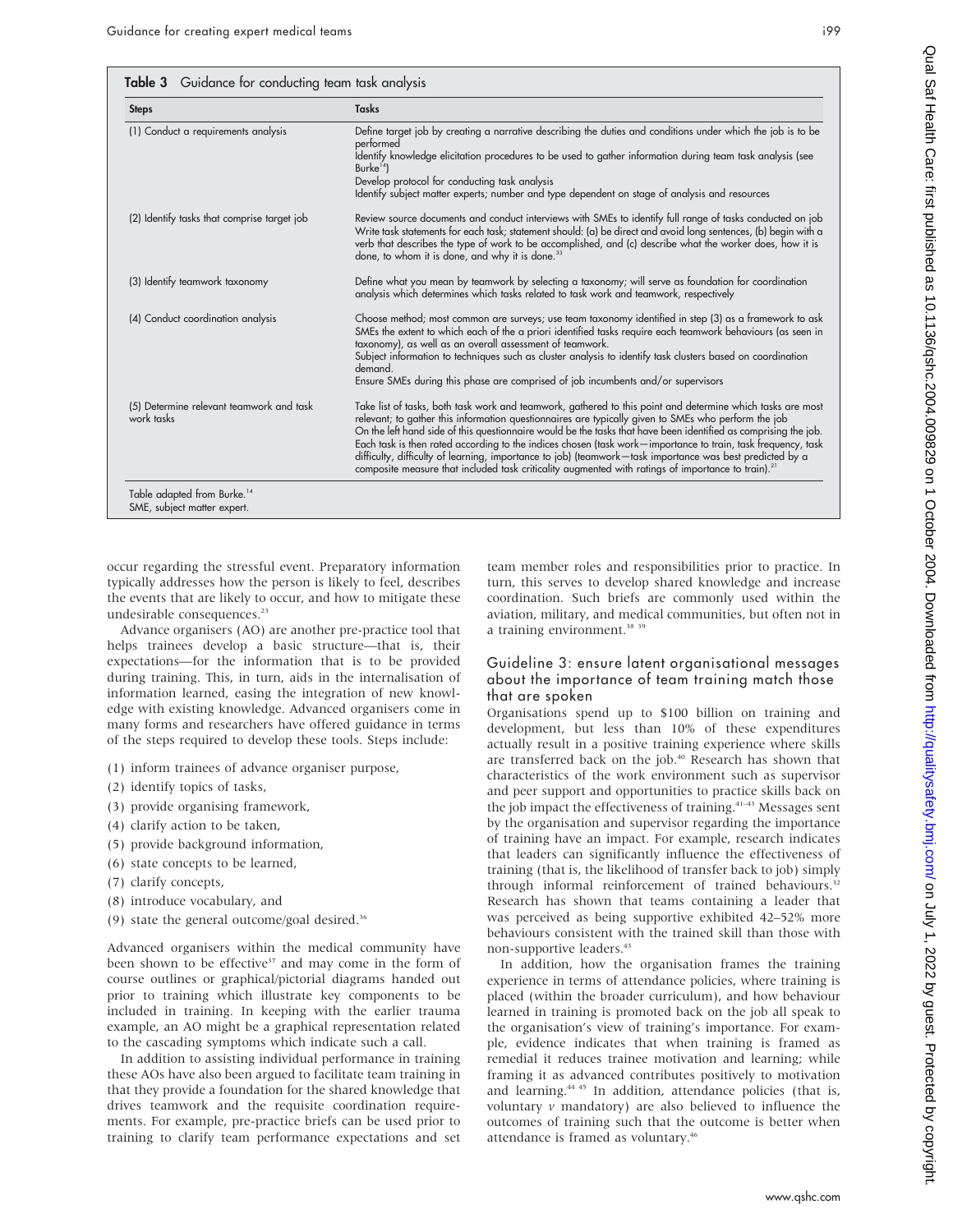## Design/implementation

## Guideline 4: team training must emphasise key teamwork components

The past 20 years has witnessed many advances in what is known about teamwork.47 As a result many models have been developed that not only illustrate the dynamic and multidimensional nature of teamwork, but also show the importance of process variables in determining team performance.<sup>47 48</sup> Recently researchers<sup>49</sup> reviewed the team literature and argued that at its simplest teamwork consists of a set of five competencies—adaptability, leadership, back up behaviour, mutual performance monitoring, and team orientation (table 4)—which are bound together through communication processes that result in shared mental models pertaining to the task, team, and situation. While the above constructs provide a generalisable set of teamwork competencies which have clearly shown their importance through empirical work (Wilson-Donnelly et al, Does CRM training work? An update, extension, and some critical needs (under review)),10 15 there may be other competencies that are additionally relevant dependent on the domain. Note that while the competencies cited below serve as an initial starting point, a team task analysis (see guideline 1) should be conducted to ensure the competencies most relevant for the job/task being trained are identified.

## Guideline 5: design team training to facilitate shared understanding among team members

When operating within complex and dynamic domains (for example, the medical arena), stressors such as time pressure, fatigue, and workload tend to narrow attention increasing the possibility of errors. Due to cognitive limitations it is not possible for one person to process all the relevant information. Through the promotion of shared cognition in which all members are continually monitoring, assessing, and communicating key environmental cues, performance is facilitated.

Three factors which contribute to this state are: shared mental models, situational awareness (SA), and metacogniton. Shared mental models describe the degree to which long term memory structures held by team members regarding aspects of the task and team are aligned such that substantial agreement exists.<sup>55</sup> This shared knowledge serves to guide coordinated action and allows members to quickly determine when something is ''out of place''. For example, in deciding whether a trauma alert call should be placed to the hospital team, members of the emergency medical services first response team whom have a shared conceptualisation of each other's roles can maximise the timeliness and quality of the call through better coordination and decision making. When team members have this shared knowledge it also provides them with the foundation and ability to offload the work of members whom are overloaded. Recently a wealth of empirical evidence is beginning to emerge to support the theoretical arguments concerning the importance of shared mental models to team performance (Burke CS. Examination of the cognitive mechanisms through which team leaders promote effective team processes and adaptive team performance. Unpublished doctoral dissertation. Virginia, USA: George Mason University, 1999).<sup>16 56–58</sup> Furthermore many of the training strategies shown in table 1 have been shown to facilitate the development of shared mental models as can many of the pre-practice tools identified earlier.

Situation awareness refers to the ''perception of elements in the environment within a volume of time and space, the comprehension of their meaning, and the projection of their status into the near future" (Endsley, p. 36).<sup>59</sup> It's the result of members scanning of the environment and the perceiving of cues and patterns in a dynamic context. Information gained is then communicated and integrated into existing knowledge structures serving to update members' shared mental models.<sup>60</sup> Empirical work, conducted primarily with "real teams" within the military and aviation communities, has consistently found that effective teams hold higher levels

| <b>Teamwork competencies</b>                  | <b>Definition</b>                                                                                                                                                                                                                                                                        | <b>Behavioural examples</b>                                                                                                                                                                                                                                                                                                                        |
|-----------------------------------------------|------------------------------------------------------------------------------------------------------------------------------------------------------------------------------------------------------------------------------------------------------------------------------------------|----------------------------------------------------------------------------------------------------------------------------------------------------------------------------------------------------------------------------------------------------------------------------------------------------------------------------------------------------|
| Team leadership <sup>25 50 51</sup>           | Ability to direct and coordinate the activities of other team<br>members, assess team performance, assign tasks,<br>develop team KSA's, motivate team members, plan and<br>organise, and establish a positive atmosphere.                                                                | Facilitate team problem solving<br>Provide performance expectations and acceptable interaction<br>patterns<br>Synchronise and combine individual team member<br>contributions<br>Seek and evaluate information that impacts team functioning<br>Clarify team member roles<br>Engage in preparatory meetings and feedback sessions with the<br>team |
| Mutual performance<br>monitoring <sup>o</sup> | Ability to develop common understandings of the team<br>environment and apply appropriate task strategies<br>in order to accurately monitor team mate performance.                                                                                                                       | Identifying mistakes and lapses in other team members actions<br>Providing feedback regarding team member actions in order to<br>facilitate self correction                                                                                                                                                                                        |
| Backup behaviour <sup>6 52</sup>              | Ability to anticipate other team members' needs through<br>accurate knowledge about their responsibilities. Includes<br>the ability to shift workload among members to achieve<br>balance during high periods of workload or pressure.                                                   | Recognition by potential back up providers that there is a<br>workload distribution problem in their team<br>Shifting of work responsibilities to underutilised team members<br>Completion of the whole task or parts of tasks by other team<br>members                                                                                            |
| Adaptability/flexibility <sup>50</sup> 53     | Ability to adjust strategies based on information gathered<br>from the environment through the use of compensatory<br>behaviour and reallocation of intrateam resources;<br>altering a course of action or team repertoire in response<br>to changing conditions (internal or external). | Identify cues that a change has occurred, assign meaning to<br>that change, and develop a new plan to deal with the changes<br>Identify opportunities for improvement and innovation for<br>habitual or routine practices<br>Remain vigilant to changes in the internal and external<br>environment of the team                                    |
| Team/collective orientation <sup>54</sup>     | Propensity to take others' behaviour into account during<br>group interaction and the belief in the importance of team<br>goal's over individual member's goals.                                                                                                                         | Taking into account alternative solutions provided by team<br>mates and appraising that input to determine what is most<br>correct<br>Increased task involvement, information sharing, strategising,<br>and participatory goal setting                                                                                                             |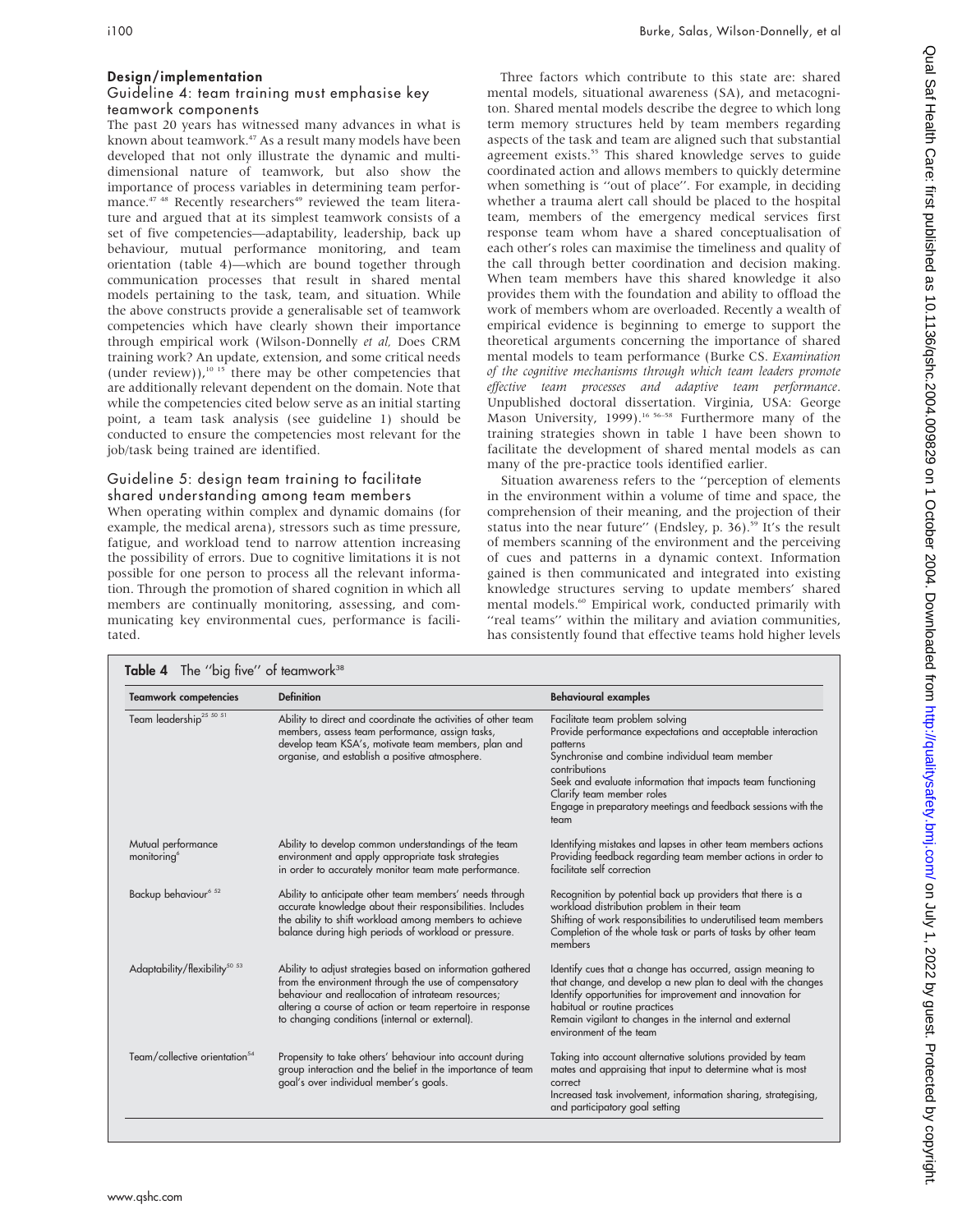of SA than low performing teams.<sup>61-64</sup> Within our trauma alert example, team members would need to be aware of key components of the situation which might impact the interpretation of patient symptoms. Within a team setting this information/assessment needs to be shared so everyone is operating from a similar picture in making the decision as to call an alert or not.

In term of developing SA the most common tack that has been taken is to design systems such that SA is facilitated. However, recently researchers have begun to develop and implement training programmes which assist in the development and maintenance of SA. Research on pilots has indicated several target areas which may improve pilot SA, these are: task management, development of comprehension, projection and planning, information seeking, and self checking activities.<sup>65</sup> Working with this same population, researchers have begun to define basic training approaches, including: higher order cognitive skills training, intensive pre-flight briefings, schema and mental model development, and structured feedback.<sup>66</sup> Cue recognition training is another method which has successfully been used to facilitate the development of SA.<sup>60</sup> It is expected that while these approaches would apply to the medical community they might need to be modified due to the structure of teams within medicine as well as the level of distraction.

Simultaneous to this assessment process is the requirement to regulate one's own monitoring and interpretation of input by engaging in metacognitive processes. Metacognitive processes allow the learners to gain awareness of the current state of knowledge and the effectiveness of their learning strategies. Within the trauma case metacognitive activities might serve to alert a member performing a complex procedure that he/she is doing something slightly off, perhaps due to the stress, and allow that person to revise the procedure without being corrected by a fellow team member. Metacognitive processes also allow active mental models to be modified such that they provide a context sensitive assessment of the current situation. Within the team, this assessment needs to be shared not only to promote a common awareness of the situation, but it also mitigates the impact of an individual's attention narrowing. While evidence has clearly shown the importance of metacognitive processes to individual performance its application to teams is a fairly recent development with their being few explicit strategies used at the team level to train these processes.

#### Guideline 6: ensure team training facilitates adaptive behaviours

The propensity to be adaptive is one of the hallmarks of an effective team and the factor which serves to allow teams to perform as more than the sum of their parts. Within the health care community there are a preponderance of redundant systems in terms of machines, however fellow team members can also be thought of as redundant systems. Teamwork encourages resilience to errors in that members may serve as adaptive systems by providing back up and monitoring behaviours. Empirical evidence has shown they can reallocate resources and recombine strategies as they perform.15 Back up behaviours and monitoring provide teams with an effective means to manage errors that occur by avoiding, trapping, or mitigating the consequences of errors.<sup>67</sup> In order to manage errors within teams one of three things must happen: (a) team members ask for help when overloaded, (b) team members monitor each others performance to notice any performance decreases (mutual performance monitoring), or (c) team members take an active role in assisting other team members who are in need of help (backup behaviour). An essential component to the above actions happening is trust among team members.

While breakdowns in monitoring and backup behaviour have been implicated in several accidents involving aviation,<sup>68</sup> these behaviours have also been implicated in near misses within the medical community. For example, a recent report indicated that while many operating room teams are required to conduct a ''count'' procedure of the tools that have been used during surgery, items such as the tissue retrieval bag are not included in this count. Within the above report, a nurse indicated that recently a tissue retrieval bag was almost left in a patient's wound, but luckily a team member noticed the bag before the procedure was completed. This example illustrates monitoring in that someone noticed the bag was left in and backup behaviour in that the person spoke up so that it was taken out prior to closing.

In addition to the above behaviours shared mental models serve as the foundation for a team's ability to be adaptive in the sense that these cognitive structures contain the information needed for team members to be able to identify when things are ''out of place'' as well as how members may be supported. Therefore, one way to facilitate adaptive team behaviours is to ensure the possession of shared mental models. In addition to this there are other design features which can be built into team training to facilitate the team's adaptive capacity. For example, based on work conducted on transfer of training, it is known that training which presents multiple examples of varying complexity and situations serves to broaden and deepen trainee cognitive structures. Varying the nature of examples and practice opportunities serves to provide trainees with a broader response repertoire that can be pulled from, thereby increasing the potential for adaptability. This type of intervention should be fairly easy for any community to work into training in the design phase, especially if training is simulation based (see below).

### Guideline 7: team training must promote attitudes and behaviours that are indicative of a learning climate

Within environments where errors are relatively infrequent, but high cost, team members must treat every potential opportunity as a learning event. In order to promote this type of ''learning climate'' team members must not only be willing to speak up, but must also trust that what they say or do will not be held against them. While actions such as mutual performance monitoring can be used as feedback for learning, it does no good if team members cross check and monitor one another's actions if when something out of the ordinary is recognised no one speaks up due to fear of reprimand. The ability to speak up in a non-threatening and respectful manner (deference to expertise) is a hallmark of learning organisations and the teams within them.

Assertiveness training is one mechanism that can foster the propensity for junior team members to speak up when a concern exists. Assertiveness training involves teaching individuals to clearly and directly communicate their concerns, ideas, feelings, and needs to others.<sup>21</sup> Assertiveness is trained not only so that junior members feel comfortable offering their perceptions to higher status members, but also so that communication is delivered in a manner that does not demean others or infringe upon their rights. In turn, this allows teams to take full advantage of the potential synergy available within the team by deferring to expertise in any given situation, regardless of rank. A recent review of CRM within both commercial and military environments has shown that promoting assertiveness has been a challenge for these communities (Wilson-Donnelly KA, Salas E, Burke CS. Crew resource management training in the military and beyond: a review and lessons learned. (Unpublished working document)). Given the similarities to aviation, in terms of power differences within teams, we would predict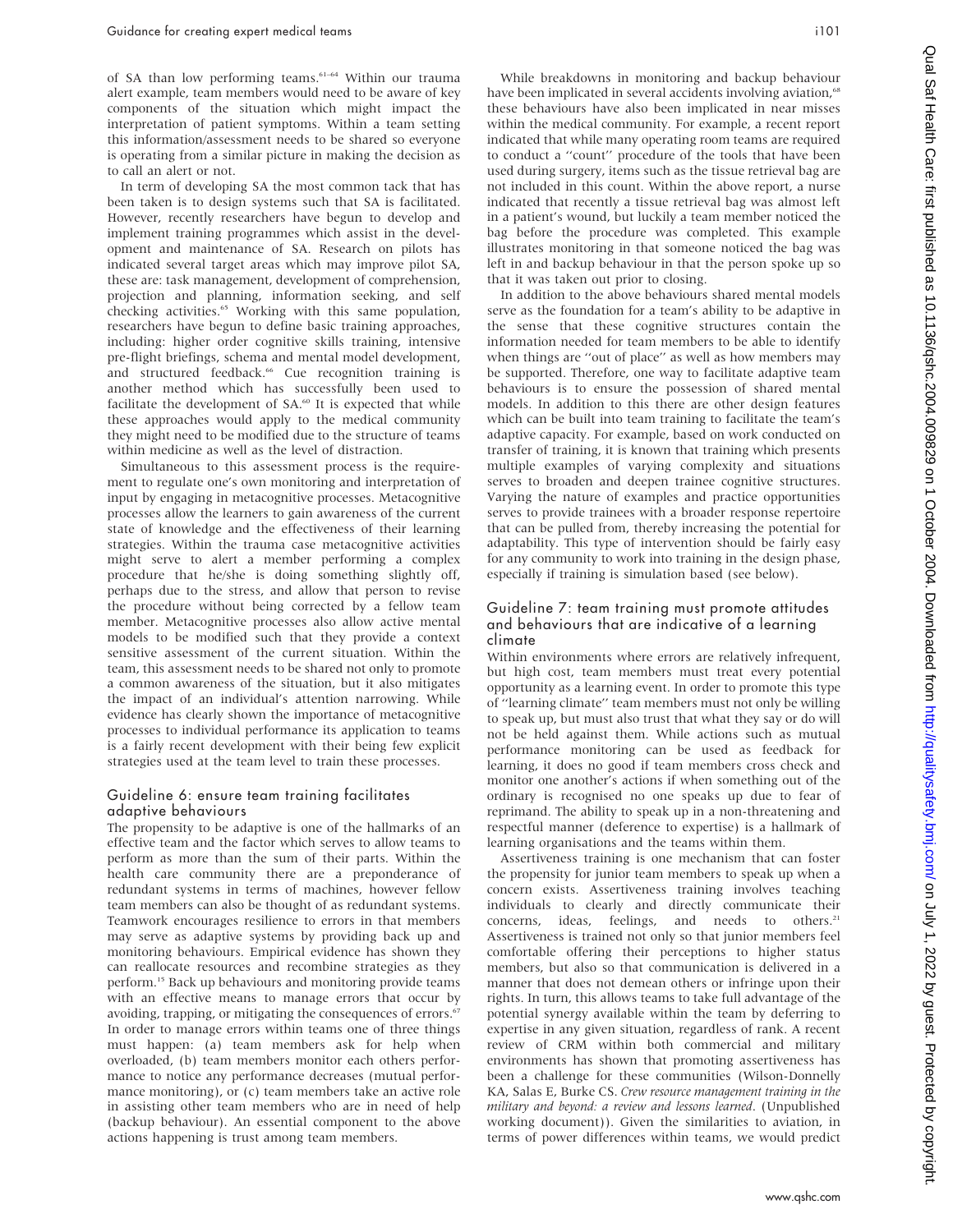this to be a potential roadblock to effective team performance within the medical community. The reader is referred to the references in table 1 for more information on how to train this skill.

## Guideline 8: ensure team members apply closed loop communication

Researchers<sup>69</sup> have argued that communication breakdowns are the second most frequently cited cause of teamwork failures and accidents. In order to combat this the military has taught their teams and crews a particular type of communication strategy—closed looped communication.<sup>6 70</sup> It is expected that this communication strategy will be especially important for teamwork within the medical community as many of the teams are interdisciplinary. While interdisciplinary (for example, nurse, surgeon, anaesthesiologist) teams are often necessary in complex environments the propensity for miscommunication increases in these teams as each discipline has their own ''jargon''. Closed loop communication is one strategy that has been successfully implemented within the military to aid in the above situation. Closed looped communication is built upon a strategy of verification that ensures that the message sent was received and interpreted as intended. Specifically, closed loop communication involves (1) the sender initiating a message, (2) the receiver receiving the message, interpreting it, and acknowledging its receipt, and (3) the sender following up to insure the intended message was received.<sup>6</sup> An example of the use of this strategy within the trauma call might be witnessed on the actual call from the field to the hospital. The field unit may report that they have a trauma patient with injury of type x and vitals of type y. The person receiving the message on the other end of the transmission would acknowledge the transmission and then repeat or read back the key information that should have been extracted. Finally, the field unit responds with an acknowledgment, unless there is something missing from transmission.

Closed loop communication is often trained or promoted through the use of standardised terminology and procedural type communication. This is combined with an agreement or norm that when possible communication transmission will follow the three step sequence laid out above.

#### Guideline 9: design team training to create systematic opportunities for practice of requisite team competencies

Everyone has heard the adage, "practice makes perfect".<sup>71</sup> While it is known that practice is needed to acquire new skills, it is often falsely believed that task exposure alone will lead to learning new behaviours. Task exposure, while beneficial, does not equal learning. Practice needs to be guided and requires measurement and feedback.<sup>72</sup> By guiding practice and ensuring that participants practice targeted behaviours and attitudes not only is training time maximised, but trainees develop appropriate mental representations of the task<sup>73</sup> (as opposed to inaccurate knowledge structures that are difficult to correct once formed).

Within the aviation and military communities there are primarily two types of guided practice that have been used successfully and would be expected to transfer to the medical community: a priori scripted scenarios and role plays. A priori defined scenarios have provided a foundation for much of the training work done within the military.<sup>74 75</sup> In using a scenario based approach to practice, subject matter experts help in creating scenarios that contain embedded cues/ triggers. These cues, based on training objectives, represent structured opportunities for team members to practice the competencies targeted in training. Using this method of practice not only ensures that opportunities to practice targeted behaviours are present, but also eases observation as observers have an idea of when key events should occur (for more detail see Salas E, et al. Improving patient safety through simulation-based training: what does it take? (unpublished)).

Role plays are another method which has been used to provide guided practice within the aviation community.<sup>76</sup> While varying in the degree to which they are structured, role plays generally proceed as follows. Participants are given a description of a scenario and their role in it. In most cases they are told to assume they are in the scripted scenario and should respond to both the situation and the actions of other players. Upon completion guided discussion revolving around key learning points occurs. Role plays are a common technique used across a wide variety of training environments and have proven to be successful provided they are structured according to learning objectives and include guided discussion. Within the medical community the use of standardised patients and objective structured clinical exams for medical students is an example of a role play which could be structured according to learning objectives (for example, teamwork skills, clinical diagnosis).

## Post training guidance

## Guideline 10: evaluate team training and collect a variety of evidence as its impact

Training evaluation has been defined as ''the systematic collection of descriptive and judgmental information necessary to make effective training decisions related to the selection, adoption, value, and modification of various instructional activities" (Goldstein, p. 147).<sup>28</sup> Evaluation provides insight into whether the content and methods utilised in training were appropriate, how to maximise transfer, and may serve as the content of feedback delivery for programme participants. The bottom line is that without systematic evaluation the organisation will not know if the money spent on training is worthwhile or if it is training the correct skills effectively, which in turn may open organisations to litigation.

While very important systematic evaluation of training within a real world context (outside the laboratory) is not easy for the following reasons: (a) often not a well defined measurable, "ultimate" criterion, (b) resource intensive, (c) organisations want to see return on investment (ROI) and this requires a longitudinal approach, and (d) many don't know how to make a case for systematic evaluation. Given these constraints and the absence of an ultimate criterion it becomes important to assess training at multiple levels. In this vein, Kirkpatrick argued for a multi-level approach to training evaluation consisting of four levels of evaluation: (1) reactions (utility, affective), (2) learning, (3) behaviour (that is, extent of performance change), and (4) results (that is, degree of impact on organisational effectiveness or mission success). Within recent years, this typology has been expanded by several researchers.<sup>77</sup> For example, researchers have argued that learning is multi-dimensional and results in cognitive, affective, and skill based learning outcomes.<sup>77</sup> In addition, collecting data at multiple levels is important not only in that each additional source of data serves to increase confidence in the overall evaluation, $78$  but because there is not an automatic link between the levels. For example, although reaction data can indicate whether the trainee felt the programme was worthwhile, it has little if any relation to whether the participant learned the material. Similarly, just because a trainee learned the knowledge during training does not guarantee that he/she can translate this knowledge into effective behaviour, nor does it guarantee that, if applied, the behaviour will have an effect on organisational outcomes.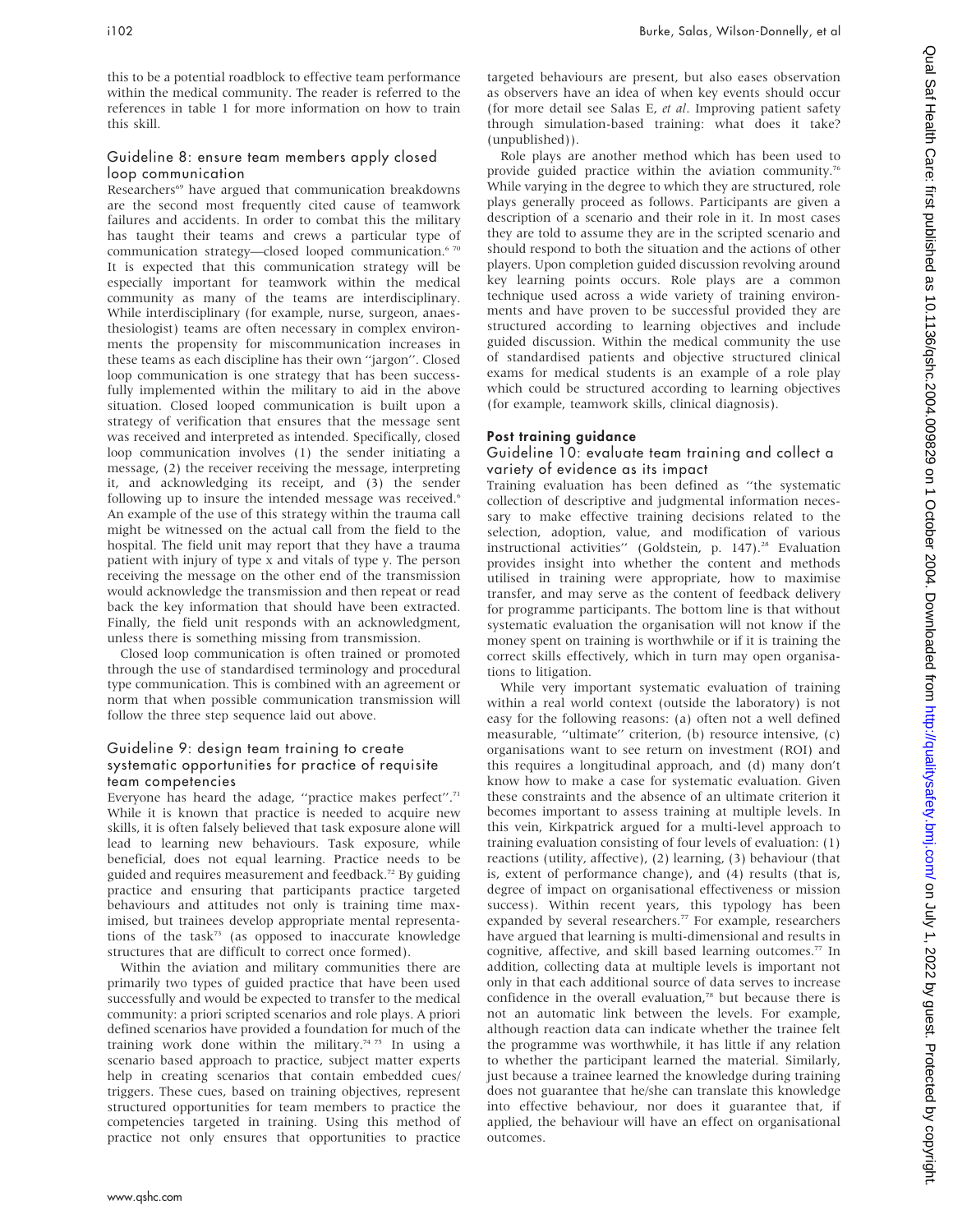The importance of systematic evaluation efforts can be seen within the aviation community and its application of CRM training, which has been touted as a success anecdotally. A recent review of published CRM training studies indicated that while CRM is generally effective in producing some level of change in participants (for example, reaction, learning, behaviour), a lack of multi-level evaluation efforts makes it difficult to answer whether CRM is truly effective.<sup>17</sup> For further examples of how information is gathered on each of these levels the reader is referred to work by Salas and colleagues.<sup>17</sup>

## APPLYING THE GUIDANCE

Throughout this paper we have provided a series of theoretically based and empirically validated guidelines that can assist the medical community in transforming teams of experts into expert teams. Couched within many of the guidelines are tools which can assist practitioners in their implementation. While the presented guidelines represent a start they only touch the tip of the iceberg in terms of what is known about the creation and maintenance of effective teams. Much of what has been presented is based on evidence culminating from the aviation and military communities and their large investment in teams over the last 20 years. If there is one lesson that the medical community needs to learn from those who have come before, it is that the creation and maintenance of effective teams takes time and effort. In order for organisations to capitalise on the synergy present within teams they must INVEST. The guidelines presented within this paper are only the first step.

#### **CONCLUSION**

Within dynamic and complex environments—for example, the medical community—teams can be used as an intervention by which to promote safety and reduce errors. However, if not properly trained in the requisite teamwork competencies teams can actually become a liability to the organisation. The medical community has begun to recognise this fact and has turned to the military and aviation communities to look for interventions that could be adapted for use within a medical domain. This has resulted in the medical community beginning to implement a form of CRM training. However while adopting team interventions from communities with more experience there has been a lack of practical guidance for those in the medical community pertaining to the development, implementation, and evaluation of such programmes. It is our hope that this article serves as an initial step in providing that guidance along with promoting awareness within the medical community that CRM training is only one of many team training interventions.

#### Authors' affiliations .....................

#### C S Burke, E Salas, K Wilson-Donnelly, H Priest, Department of

Psychology, and Institute for Simulation & Training, University of Central Florida, Orlando, Florida, USA

Competing interests: None.

Copies of the unpublished articles cited in this paper are available on request from the corresponding author.

#### **REFERENCES**

- 1 Woods DD, Cook RI. Perspectives on human error: hindsight biases and local rationality. In: Durso FT, eds. Handbook of applied cognition. New York: John Wiley & Sons, 1999:141–71.
- 2 Gaba DM, Howard SK, Fish KJ, et al. Simulation-based training in anesthesia crisis resource management (ACRM): a decade of experience. Simul Gaming 2001;32:175–93.
- 3 Gaba DM, Howard SK, Flanagan B, et al. Assessment of clinical performance during simulated crises using both technical and behavioral ratings.<br>Anesthesiology 1998;**89**:8–18.
- 4 Salas E, Dickenson TL, Converse SA, et al. Toward an understanding of team performance and training. In: Swezey RJ, Salas E, eds. Teams: their training and performance. Norwood, NJ: Ablex, 1992:3–29.
- 5 Wiener EL, Kanki BG, Helmreich RL, eds. Cockpit resource management. San Diego, CA: Academic Press, 1993.
- 6 McIntyre RM, Salas E. Measuring and managing for team performance: emerging principles from complex environments. In: Guzzo R, Salas E, eds. Team effectiveness and decision making in organizations. San Francisco, CA: Jossey-Bass, 1995:149–203.
- 7 Prince C, Jentsch F. Aviation crew resource management training with low-fidelity devices. In: Salas E, Bowers C, Edens E, eds. Improving teamwork in organizations: applications of crew resource management training. Mahwah, NJ: Lawrence Erlbaum, 2001:147–64.
- 8 Glickman AS, Zimmer S, Montero RC, et al. The evolution of teamwork skills: an empirical assessment with implications for training, Tech Report 87-016. Orlando, FL: Naval Training Systems Center, 1987.
- 9 Oser RL, McCallum GA, Salas E, et al. Toward a definition of teamwork: an analysis of critical team behaviors, Technical report 89-004. Orlando, FL: Naval Training Systems Center, Human Factors Division, 1989.
- 10 **Morgan BB Jr**, Glickman AS, Woodard EA, et al. Measurement of team behaviors in a Navy environment. Technical report number 86-014. Orlando, FL: Naval Training Systems Center, 1986.
- 11 **Salas E**, Cannon-Bowers JA, Johnston JH. How can you turn a team of experts<br>into an expert team? Emerging training strategies. In: Zsambok CE, Klein G,<br>eds. N*aturalistic decision making.* Mahwah, NJ, Lawrence Erlbaum Associates, 1997:359–70.
- 12 Salas E, Cannon-Bowers JA. Methods, tools, and strategies for team training. In: Quinones MA, Ehrenstein A, eds. Training for a rapidly changing workplace: applications of psychological research. Washington, DC: APA, 1997:249–80.
- 13 Salas E, Cannon-Bowers JA. The anatomy of team training. In: Tobias S, Fletcher JD, eds. Training & retraining: a handbook for business, industry, government, and the military. New York: Macmillan Reference, 2000:312–35.
- 14 Burke CS. Team task analysis. In: Stanton N, Salas E, Hendrick H, Konz S, Parsons K, eds. Handbook of human factors and ergonomics methods. London: Taylor and Francis, 2004;(in press).
- 15 Entin EE, Serfaty D. Adaptive team coordination. Hum Factors 1999;41:312–25.
- 16 Blickensderfer E, Cannon-Bowers JA, Salas E. Cross-training and team performance. In: Cannon-Bowers JA, Salas E, eds. Making decisions under stress: implications for individual and team training. Washington, DC: APA, 1998:299–311.
- 17 Salas E, Burke CS, Bowers CA, *et al.* Team training in the skies: does crew<br>resource management (CRM) training work? *Hum Factors* 2001;4**3**:641–74.<br>18 Smith-Jentsch KA, Blickensderfer E, Salas E, *et al.* Helping team
- themselves: propositions for facilitating guided team sell-correction. In:<br>Beyerlein MM, Johnson DA, Beyerlein ST, eds. *Advances in interdisciplinary* studies of work teams. Greenwich, CT: JAI Press, 2000:55–72.
- 19 Blickensderfer EL, Cannon-Bowers JA, Salas E. Theoretical bases for team self-correction: fostering shared mental models. In: Beyerlein MM, Johnson D, Beyerlein S, eds. Advances in interdisciplinary studies in work teams series. Greenwich, CT: JAI Press, 1997:249–79.
- 20 Salas E, Rozell D, Mullen B, et al. The effect of team building on performance: an integration. Small Group Research 1999;30:309–29.
- 21 Jentsch F, Smith-Jentsch K. Assertiveness in teams: more than ''just say no''. In: Salas E, Bowers CA, Edens E, eds. Resource management in organizations. Mahwah, NJ, Lawrence Erlbaum Associates, 2001:73–94.
- 22 Veenman MVJ, Elshout JJ, Busato VV. Metacognitive mediation in learning with computer-based simulations. Comput Human Behav 1994;10:93–106.
- 23 Inzana CM, Driskell JE, Salas E, et al. Effects of preparatory information on enhancing performance under stress. J Appl Psychol 1996;81:429–35.
- 24 Driskell JE, Johnston JH, Salas E. Does stress training generalize to novel settings? Hum Factors 2001;43:99–110.
- 25 Salas E, Burke CS, Stagl KC. Developing teams and team leaders: strategies and principles. In: Day D, Zaccaro SJ, Halpin SM, eds. Leader development for transforming organizations: growing leaders for tomorrow. Mahwah, NJ: Lawrence Erlbaum Associates, Inc, 2004:325–55.
- 26 Cannon-Bowers JA, Rhodenizer L, Salas E, et al. A framework for understanding pre-practice conditions and their impact on learning. Personnel Psychology 1998;51:291–320.
- 27 Salas E, Cannon-Bowers JA. The science of training: a decade of progress. Annu Rev Psychol 2001;52:471-99.
- 28 Goldstein IL. Training in organizations: needs assessment, development, and evaluation. Pacific Grove, CA: Brooks/Cole Publishing Company, 1993.
- 29 Swezey RW, Owens JM, Bergondy ML, et al. Task and training requirements analysis methodology (TTRAM): an analytic methodology for identifying potential training uses of simulator networks in teamwork-intensive task environments. Ergonomics 1998;41:1678–97.
- 30 Bowers CA, Baker DP, Salas E. Measuring the importance of teamwork: the reliability and validity of job/task analysis indices for team-training design. Mil Psychol 1994;6:205–14.
- 31 Levine EL, Baker CV. Team task analysis: a procedural guide and test of the methodology. In: Salas E, ed. Methods and tools for understanding teamwork: research with practical implications? Paper presented at the Sixth Annual Conference for the Society of Industrial and Organizational Psychology, St. Louis, Missouri, 1991.
- 32 McNeese MD, Rentsch JR. Identifying the social and cognitive requirements of teamwork using collaborative task analysis. In: McNeese M, eds. New trends in cooperative activities: understanding system dynamics in complex